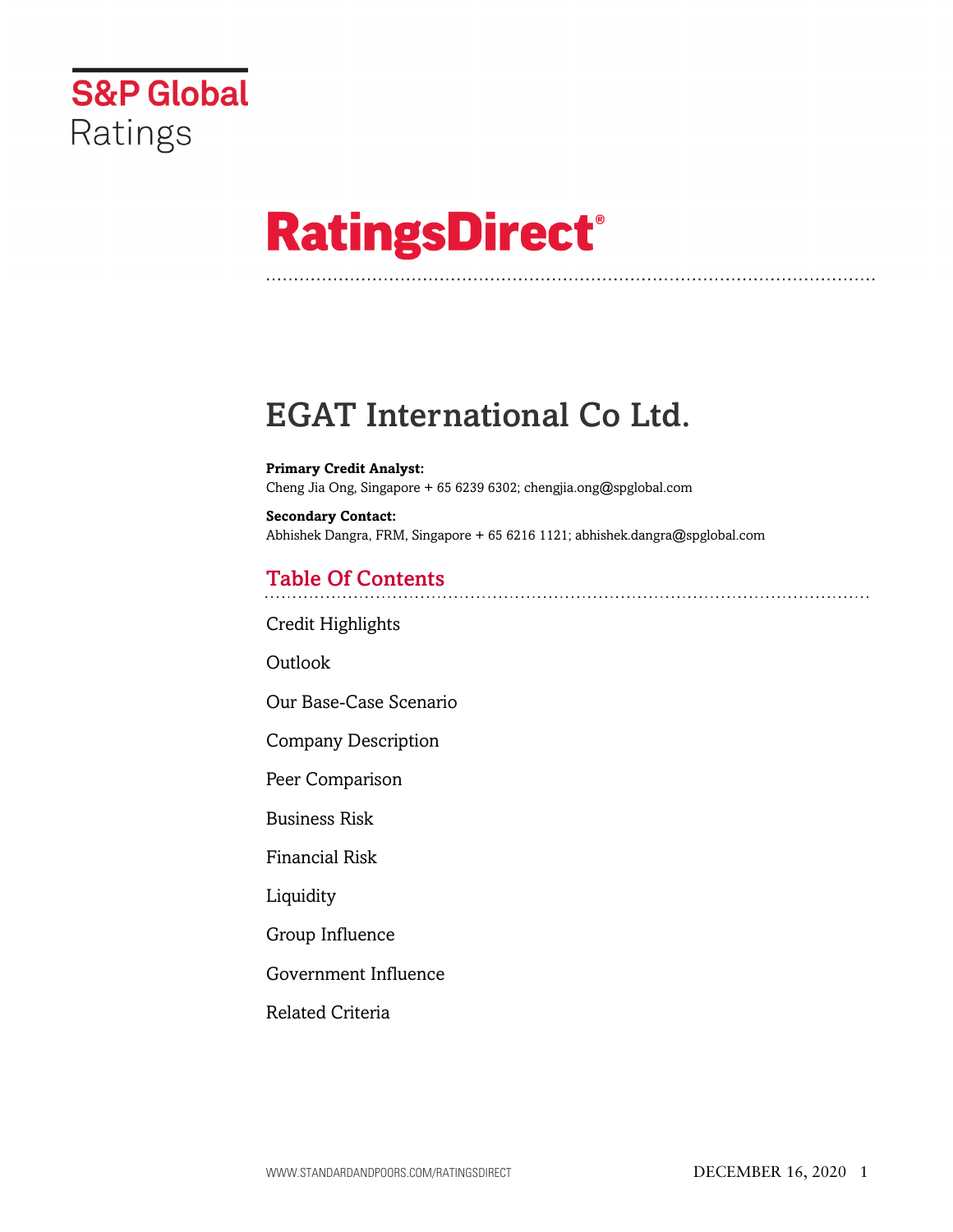## EGAT International Co Ltd.

## <span id="page-1-0"></span>Credit Highlights

Issuer Credit Rating

BBB+/Stable/--

| <b>Overview</b>                                                                                                                                                  |                                                                           |
|------------------------------------------------------------------------------------------------------------------------------------------------------------------|---------------------------------------------------------------------------|
| <b>Key strengths</b>                                                                                                                                             | <b>Key risks</b>                                                          |
| Core subsidiary of Electricity Generating Authority of Thailand's (EGAT) with timely government<br>support likely via the parent in extraordinary circumstances. | EGAT's smaller size than regional utilities,<br>with a dominant presence. |
| Benefit from EGAT's dominant position in power generation and status as the sole transmission<br>services provider in Thailand.                                  | EGAT's fuel and customer concentration risks.                             |
| EGAT's stable cash flow and moderate leverage supported by predictable regulations.                                                                              |                                                                           |

*EGAT International Co. Ltd. (EGATi) to remain a core member of the EGAT group.* We view EGATi as an extension of EGAT. The company operates as the investment arm for its parent on behalf of the Thai government. All EGATi's management, operations, capital expenditure (capex) funding, and investments are largely approved by EGAT, and Thailand's Ministry of Finance, Ministry of Energy (MOE), and Cabinet. The rating on EGATi therefore reflects our assessment of EGAT's credit profile. We believe EGATi has an extremely high likelihood of extraordinary support from the Thai government if needed. The government supports EGATi via equity infusions from EGAT or the Cabinet-approved budget for EGATi.

*We expect EGAT to maintain strong ties with the Thai government and keep its essential role as the country's sole provider of transmission services and dominant power generator.* We believe the Thai government has satisfactory oversight of EGAT and would provide timely support to help the entity deliver on its public service obligation of providing stable electricity supply. EGAT is a wholly owned government entity with active government involvement via the Ministry of Energy (MOE) in terms of supervision, strategy, operations, funding, and financial management. Under the Electricity Generating Authority of Thailand Act, the government is obligated to cover any deficiencies in EGAT's cash flows, including debt repayments and interest expenses. The government's obligation to prevent a financial crisis reinforces our expectation of continued majority ownership by the government.

*EGAT's earnings should remain resilient amid the COVID-19 outbreak and lower electricity demand over 2020-2021.* The company benefits from a stable regulatory framework and tariff structure that shields the company from volume and price risks. We do not expect EGAT's revenues to be impacted by government measures to contain the pandemic, such as reduction in electricity tariffs of 3% from April 1, 2020 to June 30, 2020, and subsidization of electricity bills for residential users. Measures are also in place that allow distribution companies such as Metropolitan Electricity Authority (MEA) and Provincial Electricity Authority (PEA)--EGAT's main customers, to postpone partial payments. That said, we expect EGAT to receive these payments by December 2020 and maintain steady cash flows.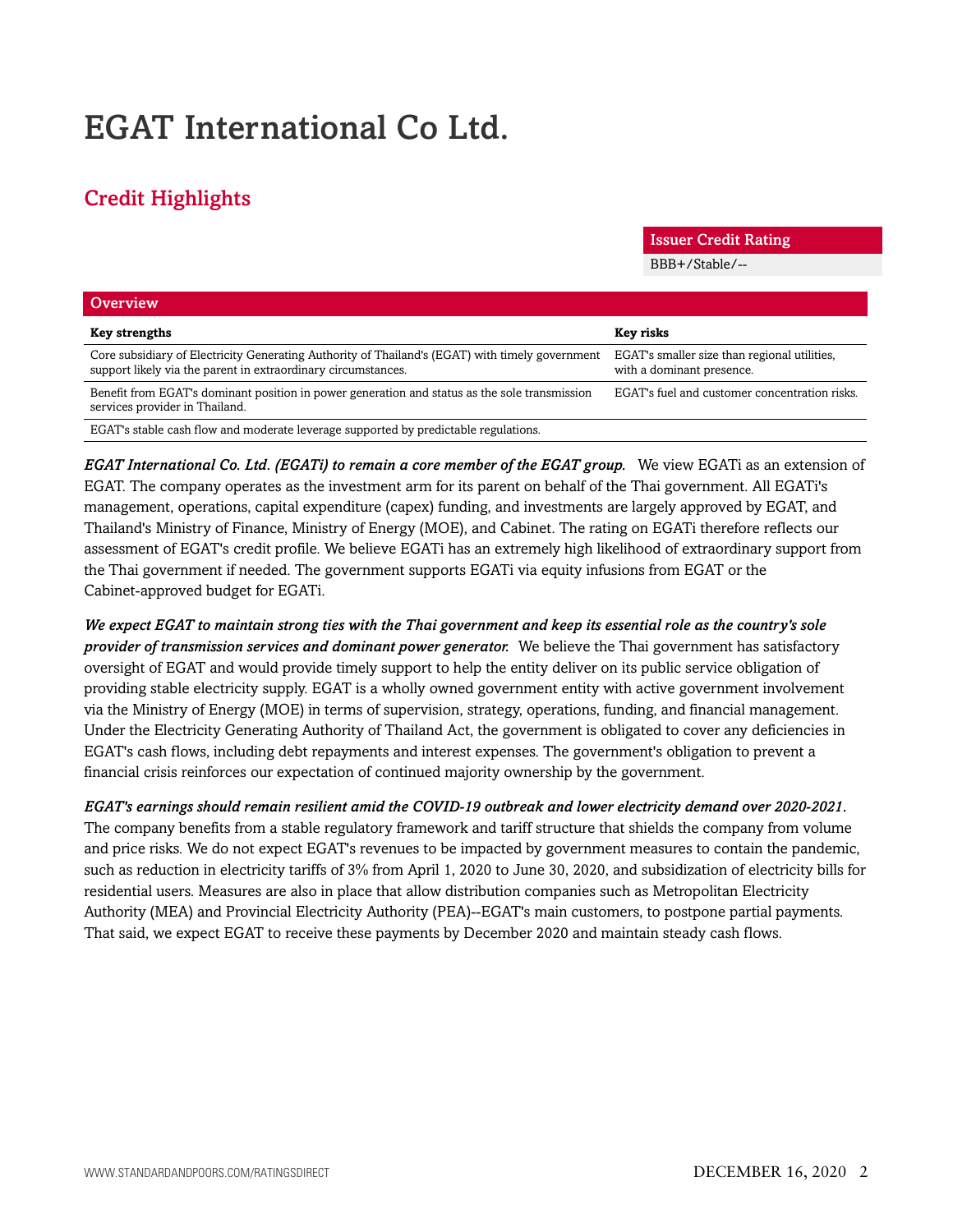#### **Outlook**

The stable outlook on EGATi reflects that on Thailand. It also reflects our expectation that EGATi will remain a core member of the EGAT group and continue to receive support from the Thai government through EGAT over the next 12-18 months.

The outlook also reflects our expectation that EGAT will continue to benefit from ongoing and extraordinary government support.

#### Downside scenario

We could lower the rating on EGATi if we see signs of a loosening of the company's ties with its parent, or if our assessment of government support for EGATi is lower, both of which we view as unlikely in the next 12-24 months.

We may also lower the rating on EGATi if we downgrade EGAT, which could happen if we lower the sovereign credit rating on Thailand.

We could lower the rating on EGAT if its SACP falls to 'b+'.

We may lower our assessment of EGAT's SACP by one notch if:

- The entity departs significantly from its role as Thailand's sole transmission network provider and dominant electricity generator under the "enhanced sole buyer" model, which could weaken our assessment of EGAT's business operations and quality of earnings;
- Thailand's regulatory framework has any significant adverse change; or
- EGAT's cash flow adequacy deteriorates substantially, with the ratio of funds from operations (FFO) to debt falling below 23%.

#### Upside scenario

We could raise the rating on EGATi if we raise the foreign currency long-term sovereign credit rating on Thailand and EGAT's stand-alone credit profile (SACP) remains at least 'bb-'.

An upgrade is contingent on EGAT maintaining strong ties with the government and continuing to benefit from an extremely high likelihood of extraordinary support from the government in case of need.

## <span id="page-2-0"></span>Our Base-Case Scenario

#### Assumptions

- Thailand's real GDP to contract 6.4% in 2020 and grow 5.0% in 2021, affecting overall electricity demand.
- EGAT's revenue to decline by about 8% in 2020 and 2% in 2021 due to lower power demand.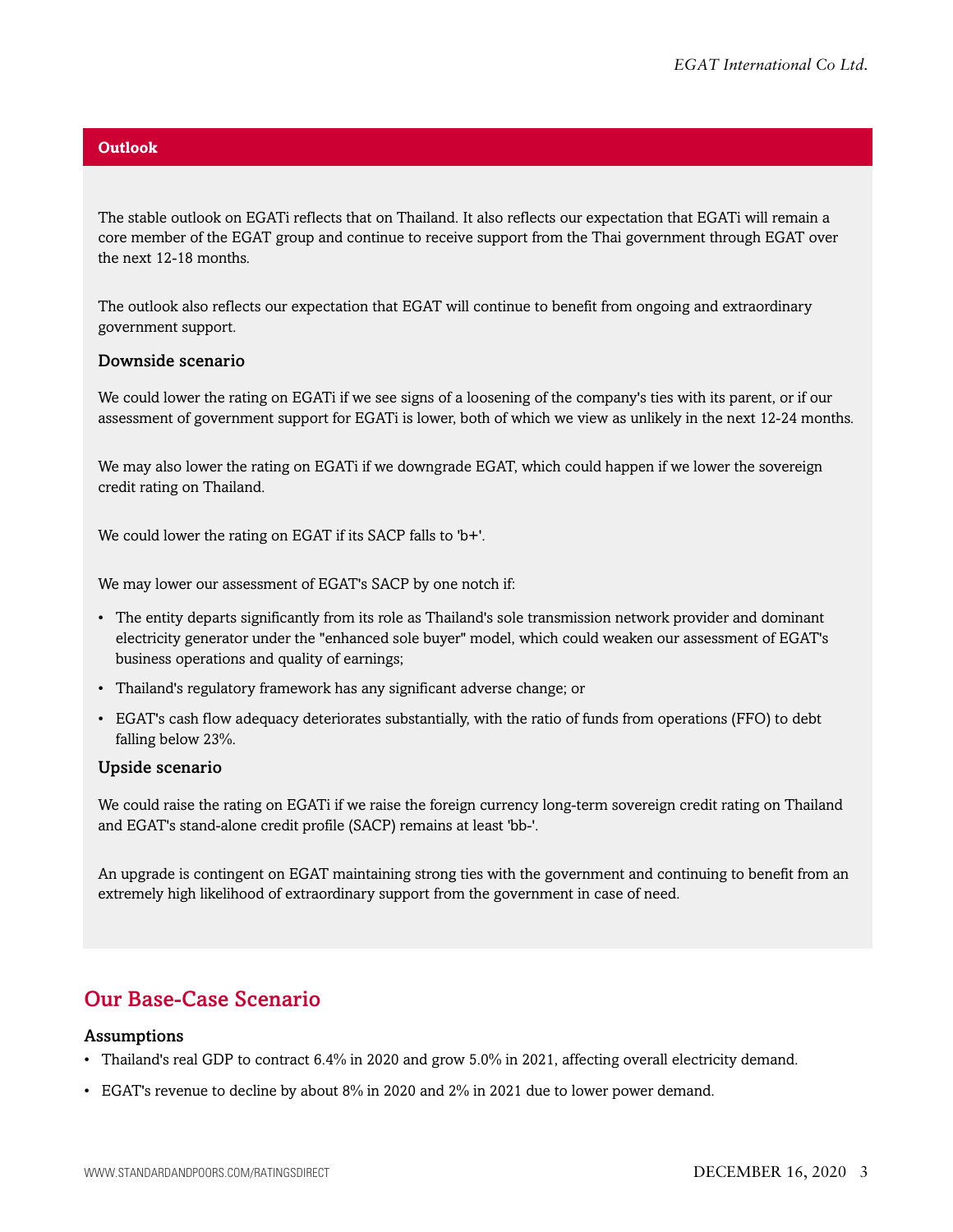- EBITDA margins to remain resilient at about 22%.
- Capex to be generally based on the PDP's power generation target. It is likely to be about Thai baht (THB) 39 billion in fiscal 2020 (year ending Dec. 31, 2020), increasing to THB40 billion-THB44 billion over fiscals 2021-2022.
- Average cost of funding to be about 4%.
- Dividend payout to be THB15 billion-THB17 billion annually in fiscals 2020-2021.

## Key metrics

| Electricity Generating Authority of Thailand--Key Metrics* |                               |           |                 |                 |                 |  |  |
|------------------------------------------------------------|-------------------------------|-----------|-----------------|-----------------|-----------------|--|--|
|                                                            | --Fiscal year ended Dec. 31-- |           |                 |                 |                 |  |  |
| (Mil. THB)                                                 | 2018a                         | 2019a     | 2020a           | 2021e           | 2022f           |  |  |
| Revenue growth $(\% )$                                     | 6.2                           | 6.8       | about $(8.0)$   | about $(2.0)$   | 10.0-15.0       |  |  |
| EBITDA margin (%)                                          | 23.5                          | 21.1      | about 22.0      | about 22.0      | about 22.0      |  |  |
| Funds from operations (FFO)                                | 82.742.1                      | 80.672.3  | 75.000-77.000   | 72.000-74.000   | 85.000-87.000   |  |  |
| Capital expenditure                                        | 57.992.2                      | 52.159.3  | about 40,000    | 40.000-45.000   | 40.000-45.000   |  |  |
| Debt                                                       | 329,198.7                     | 322,617.5 | 315.000-320.000 | 315.000-320.000 | 310.000-315.000 |  |  |
| Debt to EBITDA (x)                                         | 2.7                           | 2.7       | $2.6 - 2.9$     | $2.7 - 3.0$     | $2.4 - 2.6$     |  |  |
| FFO-to-debt (%)                                            | 25.1                          | 25.0      | $23.0 - 25.0$   | About $23.0$    | $25.0 - 30.0$   |  |  |

\*All figures adjusted by S&P Global Ratings. a--Actual. e--Estimate. f--Forecast. THB--Thai baht.

*EBITDA margins to remain stable backed by recovery in fuel costs.* The tariff framework in Thailand incorporates a fuel price adjustment, which is adjusted every four months, allowing EGAT to pass on increases in fuel costs to its consumers. This allows for timely recovery of costs, which should support stable EBITDA margins of about 22% over the next three years.

*Power purchase agreements will keep debt elevated over the next 24 months.* We note that EGAT is obligated to pay for electricity from other power producers as part of its power purchase agreements, notwithstanding high reserve margins in Thailand. We have factored these obligations in EGAT's total debt as lease liabilities.

## <span id="page-3-0"></span>Company Description

EGATi is the sole energy and power investment platform for international expansion under EGAT. EGAT is wholly owned by the Thai government and is the sole electricity transmission service provider and the largest electricity generator in the country.

## <span id="page-3-1"></span>Peer Comparison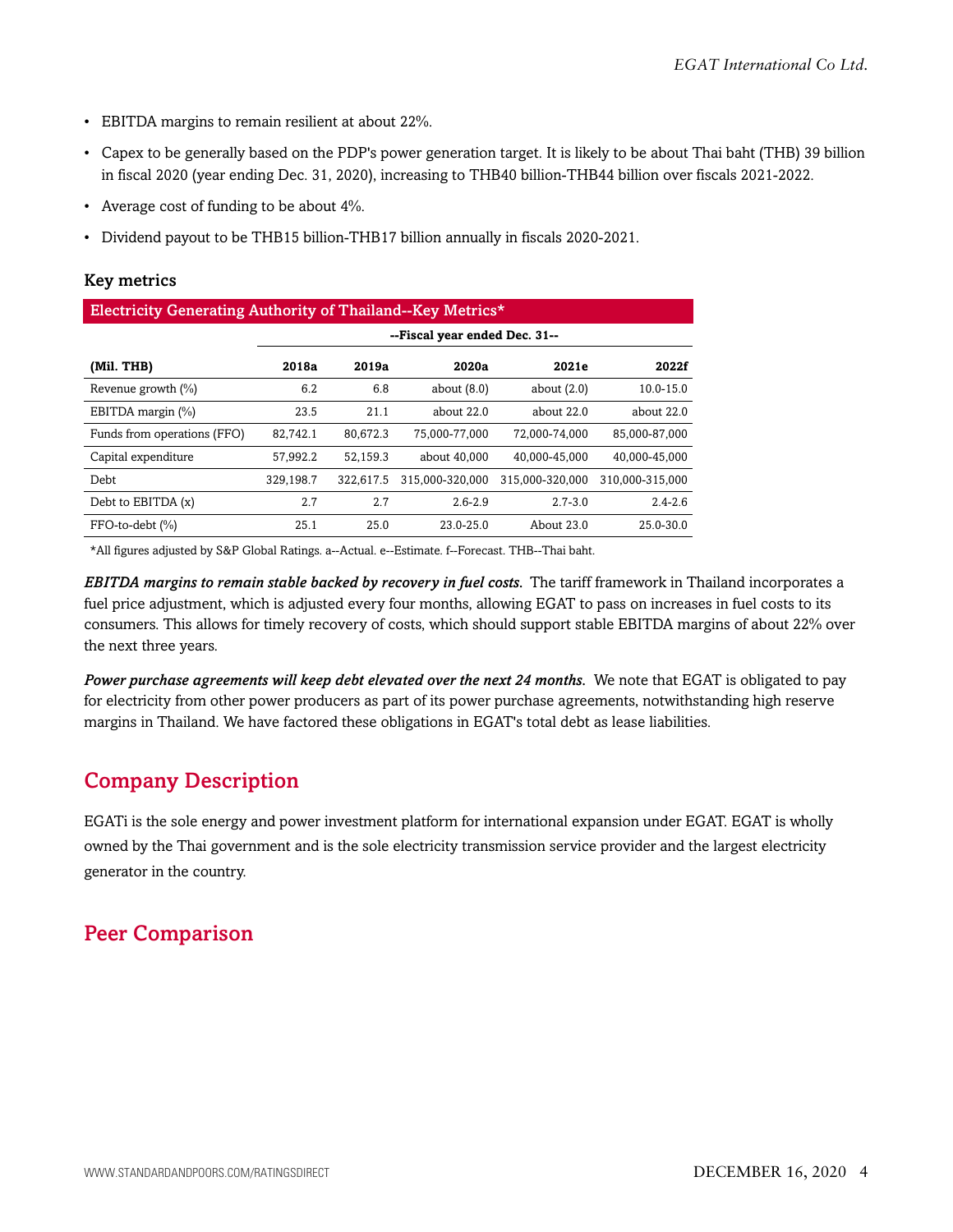#### **Table 1**

#### Electricity Generating Authority of Thailand--Peer Comparison

#### **Industry sector: Electric**

|                                       | <b>Electricity Generating</b><br><b>Authority of Thailand</b> | Perusahaan Perseroan (Persero) PT<br>Perusahaan Listrik Negara | <b>Tenaga</b><br><b>Nasional Bhd.</b> | NTPC Ltd.         |
|---------------------------------------|---------------------------------------------------------------|----------------------------------------------------------------|---------------------------------------|-------------------|
|                                       |                                                               | --Fiscal year ended--                                          |                                       |                   |
|                                       | Dec. 31, 2019                                                 | Dec. 31, 2019                                                  | Dec. 31, 2019                         | March 31,<br>2020 |
| (Mil. S)                              |                                                               |                                                                |                                       |                   |
| Revenue                               | 18,831.6                                                      | 25,891.6                                                       | 12,439.3                              | 14,536.8          |
| <b>EBITDA</b>                         | 3,966.6                                                       | 7,549.2                                                        | 4,524.1                               | 4,341.1           |
| Funds from operations<br>(FFO)        | 2,710.7                                                       | 4,606.9                                                        | 3,017.6                               | 2,082.7           |
| Interest expense                      | 1,239.3                                                       | 3,602.9                                                        | 1,231.2                               | 1,677.4           |
| Cash interest paid                    | 1,227.7                                                       | 2,707.0                                                        | 1,113.5                               | 1,779.4           |
| Cash flow from operations             | 1,132.1                                                       | 3,292.2                                                        | 3,707.2                               | 1,494.6           |
| Capital expenditure                   | 1,752.6                                                       | 7,650.0                                                        | 2,373.7                               | 2,421.0           |
| Free operating cash flow<br>(FOCF)    | (620.5)                                                       | (4,357.8)                                                      | 1,333.6                               | (926.4)           |
| Discretionary cash flow<br>(DCF)      | (1, 501.5)                                                    | (4,646.0)                                                      | 596.6                                 | (1, 427.7)        |
| Cash and short-term<br>investments    | 3,013.7                                                       | 3,379.2                                                        | 3,350.6                               | 227.9             |
| Debt                                  | 10,840.3                                                      | 45,117.3                                                       | 18,680.1                              | 28,031.6          |
| Equity                                | 15,948.8                                                      | 66,915.4                                                       | 14,476.5                              | 16,222.4          |
| <b>Adjusted ratios</b>                |                                                               |                                                                |                                       |                   |
| EBITDA margin (%)                     | 21.1                                                          | 29.2                                                           | 36.4                                  | 29.9              |
| Return on capital (%)                 | 10.0                                                          | 3.9                                                            | 7.2                                   | 9.9               |
| EBITDA interest coverage<br>(x)       | 3.2                                                           | 2.1                                                            | 3.7                                   | 2.6               |
| FFO cash interest coverage<br>(x)     | 3.2                                                           | 2.7                                                            | 3.7                                   | $2.2\,$           |
| Debt/EBITDA(x)                        | 2.7                                                           | 6.0                                                            | 4.1                                   | 6.5               |
| FFO/debt (%)                          | 25.0                                                          | 10.2                                                           | 16.2                                  | 7.4               |
| Cash flow from<br>operations/debt (%) | 10.4                                                          | 7.3                                                            | 19.8                                  | 5.3               |
| FOCF/debt (%)                         | (5.7)                                                         | (9.7)                                                          | 7.1                                   | (3.3)             |
| $DCF/debt$ (%)                        | (13.9)                                                        | (10.3)                                                         | 3.2                                   | (5.1)             |

We consider Tenaga Nasional Bhd., NTPC Ltd., and Perusahaan Perseroan (Persero) PT Perusahaan Listrik Negara (PLN) as EGAT's peers within the regulated utilities space. Similar to EGAT, the peers have dominant market positions in their respective markets.

EGAT is significantly smaller than NTPC and PLN in terms of generation capacity. While it is comparable to Tenaga which has 14.6 gigawatts (GW) capacity, we believe Tenaga has better diversity due to its distribution business and diverse customer base comprising of residential, commercial, and industrial customers.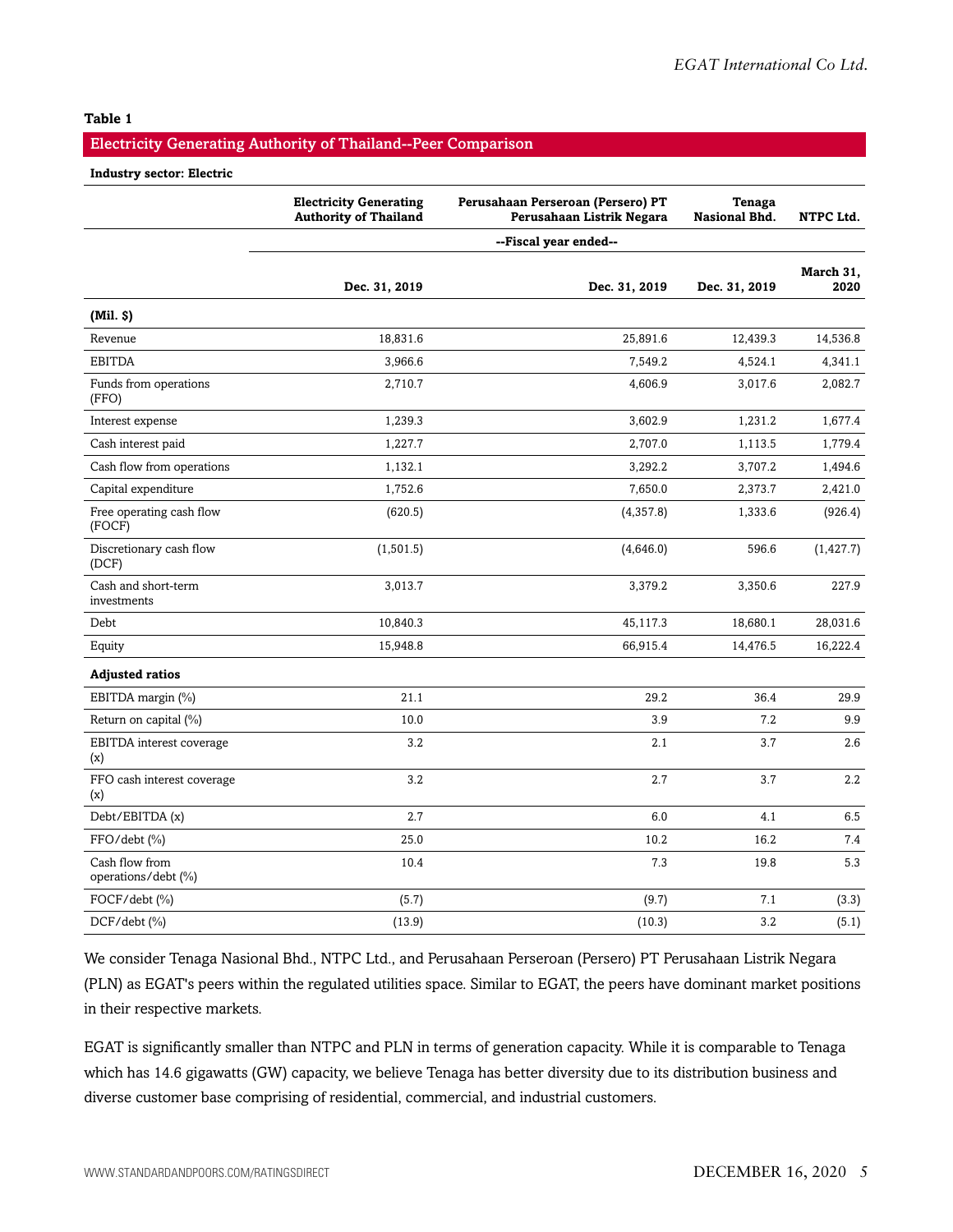In our view, the regulatory framework is also different for the regulated peers. Both Thailand and India benefit from stable and established regulatory frameworks with formula-based tariff adjustments and presence of an independent regulator. In contrast, Indonesia's regulatory framework is weaker due to ad-hoc tariff adjustments and continuing dependence on subsidies. Malaysia's record of semi-annual tariff adjustment is improving, but it requires cabinet approval.

## <span id="page-5-0"></span>Business Risk

*EGAT will maintain its dominant position in Thailand's power generation.* The company is the largest power producer in Thailand with installed generating capacity of about 16GW, representing about 35% of the country's total generation capacity. It is significantly larger than Ratch Group Public Co. Ltd. (6.6GW capacity) and Global Power Synergy Public Co. Ltd. (4.7 GW capacity).

We expect EGAT to maintain its strong market position due to the Enhanced Single Buyer model in Thailand, which positions the company as the sole purchaser of electricity from other generators, to supplement its own supply. It is also the sole transmission service provider in the country.

*A transparent and stable regulatory framework supports earnings and cash flow stability.* EGAT benefits from a tariff mechanism that allows for timely pass-through of fuel and power purchase costs, limiting the company's exposure to fluctuations in fuel prices. The base rate component of the tariff, which is adjusted every three to five years, allows for recovery on capital spending and operating costs, with a reasonable return on investment. However, the implementation of tariff revisions is not automatic and requires approval of a government-appointed review committee.

The Energy Regulatory Commission (ERC) regulates electricity tariffs in Thailand. Significant changes to the regulatory framework are unlikely, given ERC's established tariff-setting philosophy. We expect the regulator to remain generally supportive of utilities in Thailand, which supports the low volatility in cash flows from these utilities.

*EGAT faces fuel and customer concentration risks.* The company is dependent on natural gas as a fuel source (for about 50% of total capacity), given gas-fired power plants are considered as sources of baseload power in Thailand. With declining domestic gas supply, there is a shift toward liquefied natural gas (LNG) imports, and we expect EGAT to procure LNG gradually over the next three years. In addition, increasing investments in renewables will add to EGAT's fuel mix diversity, in line with Thailand's Power Development Plan (PDP) 2018 to reduce the use of fossil fuel-based fuels over the long-term.

EGAT is also exposed to customer concentration risks as nearly all its electricity is sold to MEA and PEA, with a marginal amount sold to direct consumers. That said, we believe the company has a good record of timely payments from the state-owned distribution companies, and we expect this trend will continue.

## <span id="page-5-1"></span>Financial Risk

We see high cash flow visibility for EGAT over the next three years because the entity's revenue is underpinned by regulated earnings. EGAT's leverage will likely remain stable over the period, supported by slightly moderating capex. We anticipate EGAT's FFO-to-debt ratio will be 23%-24% over 2020-2021, increasing to about 28% in 2022 as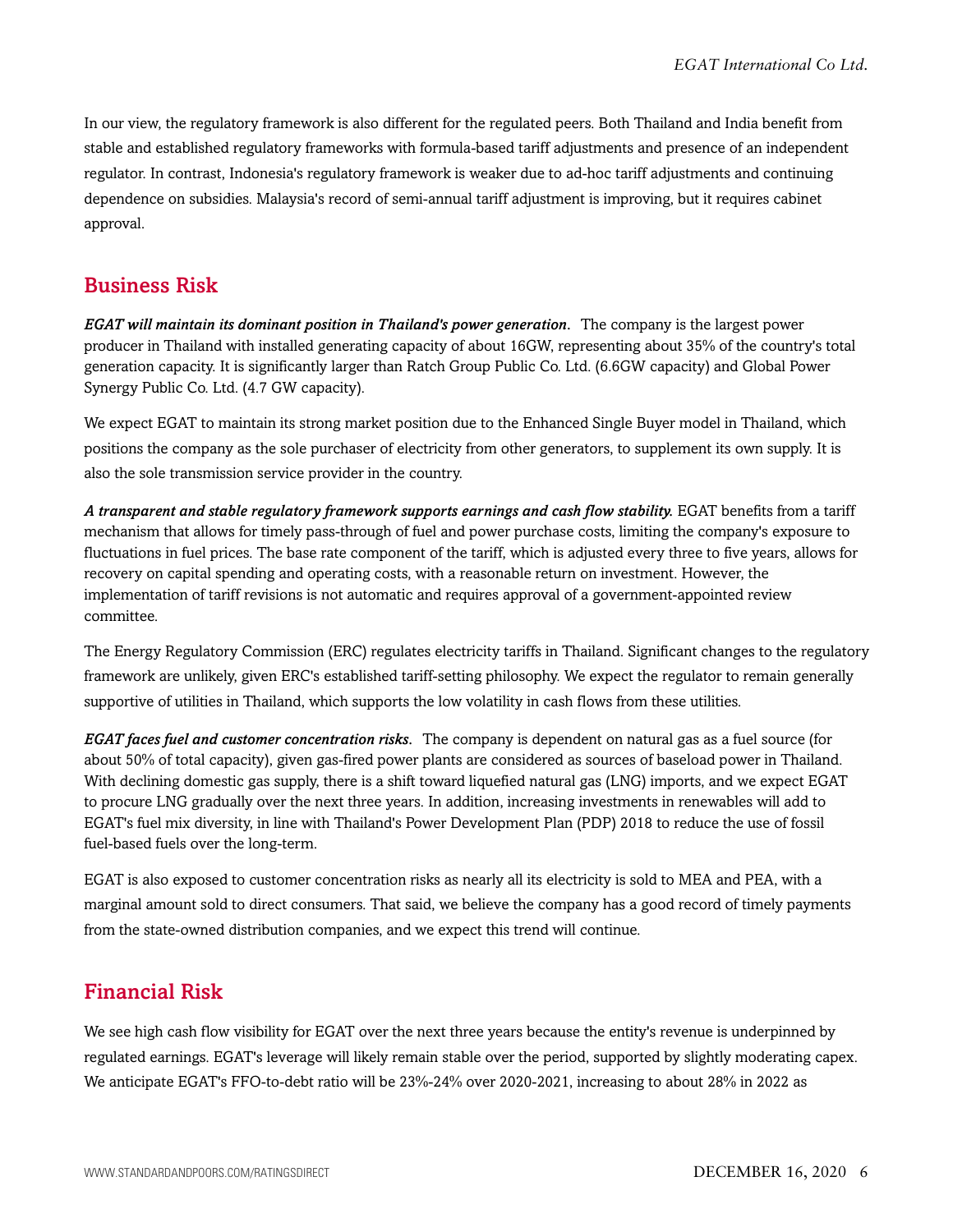electricity demand and economic growth recover.

We estimate EGAT will have capex of THB39 billion in 2020 and THB40 billion-THB44 billion over 2021-2022, as it continues to invest into generation and transmission assets. Spending will largely be geared towards transmission as the company embarks on network improvement projects in Thailand.

EGAT should generate positive free operating cash flows of THB30 billion-THB40 billion annually over the next three years, supporting deleveraging.

We could proportionally consolidate additional debt for EGAT should we assess the likelihood of EGAT providing support to the joint-venture projects of its subsidiaries or associated companies, such as Ratch and Electricity Generating Public Co. Ltd.

#### Financial summary **Table 2**

#### Electricity Generating Authority of Thailand--Financial Summary

**Industry sector: Electric**

|                                    | --Fiscal year ended Dec. 31-- |             |             |           |           |  |
|------------------------------------|-------------------------------|-------------|-------------|-----------|-----------|--|
|                                    | 2019                          | 2018        | 2017        | 2016      | 2015      |  |
| (Mil. THB)                         |                               |             |             |           |           |  |
| Revenue                            | 560,446.1                     | 524,767.9   | 493,934.2   | 496,883.0 | 546,480.3 |  |
| <b>EBITDA</b>                      | 118,050.4                     | 123,227.7   | 127,967.6   | 128,628.5 | 113,296.0 |  |
| Funds from operations (FFO)        | 80,672.3                      | 82,742.1    | 84,116.6    | 85,046.7  | 79,775.2  |  |
| Interest expense                   | 36,884.3                      | 39,554.0    | 42,762.6    | 43,151.8  | 32,552.7  |  |
| Cash interest paid                 | 36,536.6                      | 39,101.1    | 42,089.8    | 42,643.8  | 31,772.9  |  |
| Cash flow from operations          | 33,693.7                      | 45,541.6    | 44,740.0    | 89,263.8  | 76,926.7  |  |
| Capital expenditure                | 52,159.3                      | 57,992.2    | 54,931.4    | 49,012.6  | 34,417.9  |  |
| Free operating cash flow (FOCF)    | (18, 465.7)                   | (12, 450.6) | (10, 191.3) | 40,251.2  | 42,508.8  |  |
| Discretionary cash flow (DCF)      | (44, 685.2)                   | (34, 688.2) | (34, 541.2) | 14,353.0  | 15,425.4  |  |
| Cash and short-term investments    | 89,690.3                      | 113,278.2   | 108,154.0   | 100,639.8 | 103,050.7 |  |
| Gross available cash               | 89,690.3                      | 113,278.2   | 108,154.0   | 100,639.8 | 103,050.7 |  |
| Debt                               | 322,617.5                     | 329,198.7   | 327,338.4   | 349,149.5 | 298,568.9 |  |
| Equity                             | 474,653.6                     | 452,444.7   | 426,557.3   | 403,055.1 | 380,673.2 |  |
| <b>Adjusted ratios</b>             |                               |             |             |           |           |  |
| EBITDA margin (%)                  | 21.1                          | 23.5        | 25.9        | 25.9      | 20.7      |  |
| Return on capital (%)              | 10.0                          | 11.5        | 11.7        | 12.3      | 12.7      |  |
| EBITDA interest coverage (x)       | 3.2                           | 3.1         | 3.0         | 3.0       | 3.5       |  |
| FFO cash interest coverage (x)     | 3.2                           | 3.1         | 3.0         | 3.0       | 3.5       |  |
| Debt/EBITDA (x)                    | 2.7                           | 2.7         | 2.6         | 2.7       | 2.6       |  |
| FFO/debt (%)                       | 25.0                          | 25.1        | 25.7        | 24.4      | 26.7      |  |
| Cash flow from operations/debt (%) | 10.4                          | 13.8        | 13.7        | 25.6      | 25.8      |  |
| FOCF/debt (%)                      | (5.7)                         | (3.8)       | (3.1)       | 11.5      | 14.2      |  |
| $DCF/debt$ (%)                     | (13.9)                        | (10.5)      | (10.6)      | 4.1       | 5.2       |  |

THB--Thai baht.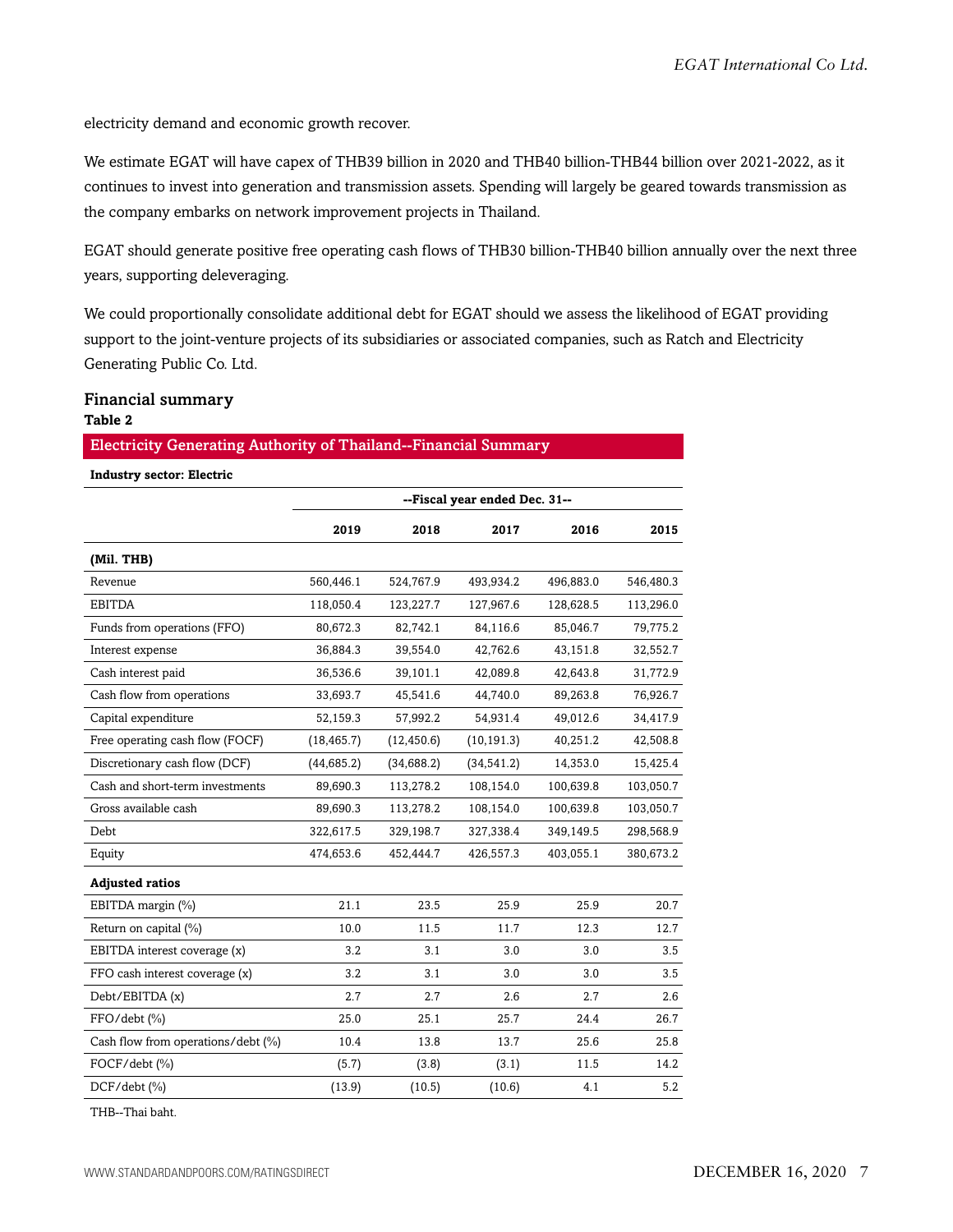### Reconciliation

#### **Table 3**

Electricity Generating Authority of Thailand--Reconciliation Of Reported Amounts With S&P Global Ratings' Adjusted Amounts (Mil. THB)

**--Fiscal year ended Dec. 31, 2019--**

#### **Electricity Generating Authority of Thailand reported amounts**

|                                                                | <b>Debt</b>              | Shareholders'<br>equity  | <b>EBITDA</b>            | Operating<br>income      | Interest<br>expense | <b>S&amp;P Global</b><br>Ratings'<br>adjusted<br><b>EBITDA</b> | <b>Cash flow</b><br>from<br>operations | Capital<br>expenditure |
|----------------------------------------------------------------|--------------------------|--------------------------|--------------------------|--------------------------|---------------------|----------------------------------------------------------------|----------------------------------------|------------------------|
| Reported                                                       | 133,672.7                | 441,611.3                | 109,790.7                | 65,234.8                 | 35,093.1            | 118,050.4                                                      | 106,725.7                              | 53,487.9               |
| <b>S&amp;P Global Ratings' adjustments</b>                     |                          |                          |                          |                          |                     |                                                                |                                        |                        |
| Cash taxes paid                                                | --                       | $\overline{\phantom{a}}$ | Щ,                       | --                       | --                  | (841.5)                                                        | $\overline{\phantom{a}}$               |                        |
| Cash interest paid                                             | $\overline{\phantom{a}}$ | $\overline{a}$           | $\mathbf{u}$             | Щ,                       | --                  | (35, 208.0)                                                    | $\overline{\phantom{a}}$               |                        |
| Reported lease<br>liabilities                                  | 241,278.3                | $\overline{\phantom{a}}$ | $\overline{\phantom{a}}$ | $\overline{a}$           | --                  | --                                                             | $\overline{\phantom{a}}$               |                        |
| Postretirement benefit<br>obligations/deferred<br>compensation | 12,185.0                 | $\overline{\phantom{a}}$ | 3,316.0                  | 3,316.0                  | 462.6               |                                                                |                                        |                        |
| Accessible cash and<br>liquid investments                      | (67, 267.8)              | $\overline{\phantom{a}}$ | $\mathbf{u}$             | --                       | --                  | $-$                                                            |                                        |                        |
| Capitalized interest                                           | $\overline{\phantom{a}}$ | $\overline{a}$           | $\mathbf{u}$             | $\overline{\phantom{a}}$ | 1,328.6             | (1,328.6)                                                      | (1,328.6)                              | (1,328.6)              |
| Dividends received<br>from equity<br>investments               | $\overline{a}$           | $\overline{\phantom{a}}$ | 4,943.7                  | $-$                      | --                  | --                                                             |                                        |                        |
| Asset-retirement<br>obligations                                | 2,749.2                  | $\overline{a}$           | $\overline{\phantom{a}}$ |                          | --                  | --                                                             | $\overline{\phantom{a}}$               |                        |
| Nonoperating income<br>(expense)                               | $\overline{\phantom{a}}$ | $\overline{\phantom{a}}$ | $\overline{\phantom{a}}$ | 10,516.2                 | --                  | --                                                             | $\overline{\phantom{a}}$               |                        |
| Reclassification of<br>interest and dividend<br>cash flows     | $\overline{a}$           |                          | --                       |                          |                     | --                                                             | (29, 308.7)                            |                        |
| Noncontrolling<br>interest/minority<br>interest                | $\overline{a}$           | 33,042.3                 | --                       | --                       | --                  | $\overline{a}$                                                 |                                        |                        |
| Working capital: Other                                         | $\overline{a}$           | $\overline{a}$           | $\mathbf{u}$             | $\overline{a}$           | --                  | $-$                                                            | (7, 186.8)                             |                        |
| Operating cash flow:<br>Other                                  | --                       |                          | --                       | --                       | --                  | --                                                             | (35, 208.0)                            |                        |
| Total adjustments                                              | 188,944.8                | 33,042.3                 | 8,259.7                  | 13,832.2                 | 1,791.2             | (37, 378.1)                                                    | (73,032.0)                             | (1,328.6)              |
|                                                                |                          |                          |                          |                          |                     |                                                                |                                        |                        |

#### **S&P Global Ratings' adjusted amounts**

|          |           |           |               |             | Interest | <b>Funds from</b> | Cash flow<br>from | Capital     |
|----------|-----------|-----------|---------------|-------------|----------|-------------------|-------------------|-------------|
|          | Debt      | Equity    | <b>EBITDA</b> | <b>EBIT</b> | expense  | operations        | operations        | expenditure |
| Adjusted | 322.617.5 | 474.653.6 | 118,050.4     | 79.067.1    | 36.884.3 | 80.672.3          | 33.693.7          | 52.159.3    |

THB--Thai baht.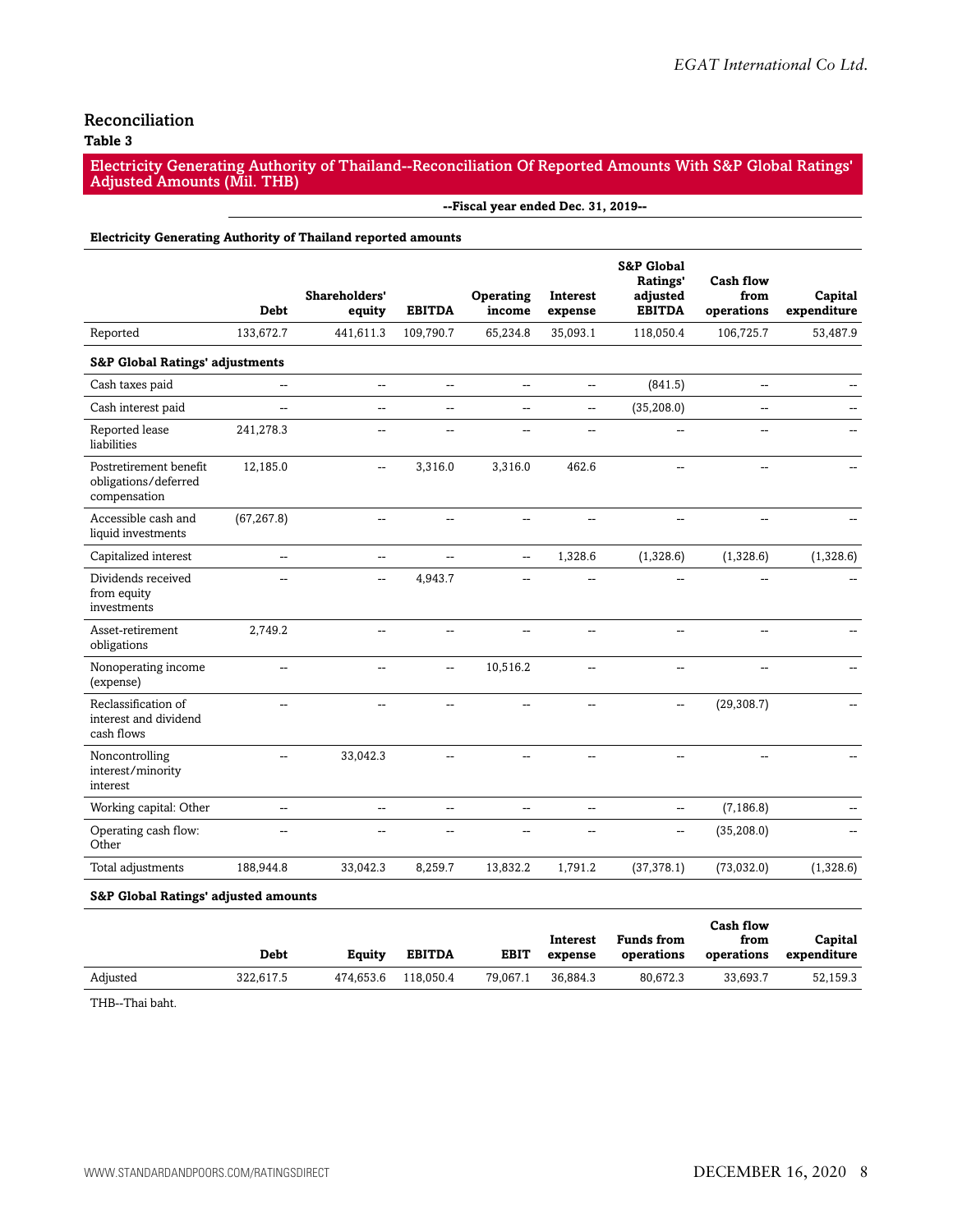## <span id="page-8-0"></span>**Liquidity**

In our view, EGATi's liquidity and funding are dependent on EGAT. We assess EGAT's liquidity as strong and forecast that the company's sources of funds will cover its needs by more than 1.5x over the 12 months to Dec. 31, 2020, and the subsequent year. We believe net sources would be sufficient to cover uses even if EGAT's EBITDA declines by 30%. In addition, EGAT benefits from generally prudent risk management, well-established relationships with banks, and a generally high standing in credit markets through domestic bond issuances.

| <b>Principal liquidity sources</b>                                                                                                              | <b>Principal liquidity uses</b>                                                                                                                             |
|-------------------------------------------------------------------------------------------------------------------------------------------------|-------------------------------------------------------------------------------------------------------------------------------------------------------------|
| • Cash and liquid investments of about THB90 billion<br>as of Dec. 31, 2019.                                                                    | • Debt maturities of about THB9.0 billion over the 12<br>months to Dec. 31, 2020.                                                                           |
| • Cash flow from operations of about THB60 billion<br>over the 12 months to Dec. 31, 2020, assuming<br>limited fluctuations in working capital. | Capex of THB 40 billion in 2020. This is in line with<br>the PDP's power generation target.<br>Dividends of THB16 billion-THB17 billion over the<br>period. |

### Debt maturities

#### **Table 4**

| Electricity Generating Authority of Thailand--Debt Maturities* |                          |  |
|----------------------------------------------------------------|--------------------------|--|
| Debt due in                                                    | <b>Amount (Mil. THB)</b> |  |
| 2020                                                           | 9,038.0                  |  |
| 2021                                                           | 8,938.1                  |  |
| 2022                                                           | 5,038.3                  |  |
| 2023                                                           | 7,038.5                  |  |
| 2024                                                           | 9.018.7                  |  |
| After 2024                                                     | 94.601.0                 |  |

<span id="page-8-1"></span>\*As of Dec. 31, 2019. THB--Thai baht.

## Group Influence

We assess EGATi as a core member of the EGAT Group. We view EGATi as an extension of EGAT, given it operates as the international investment arm of EGAT on behalf of the Thai government. EGATi is wholly owned by EGAT, with 99.99% shareholding.

All EGATi's management, operations, capex funding, and investments are largely approved by EGAT, Thailand's Ministry of Finance, MOE, and Cabinet. The government has an approved budget for EGATi to facilitate strategic international investments over the next few years. EGATi receives such funding support in the form of equity injection from the government via EGAT. EGAT also has strong supervision and oversight over EGATi through its representation on the board of directors and financial management.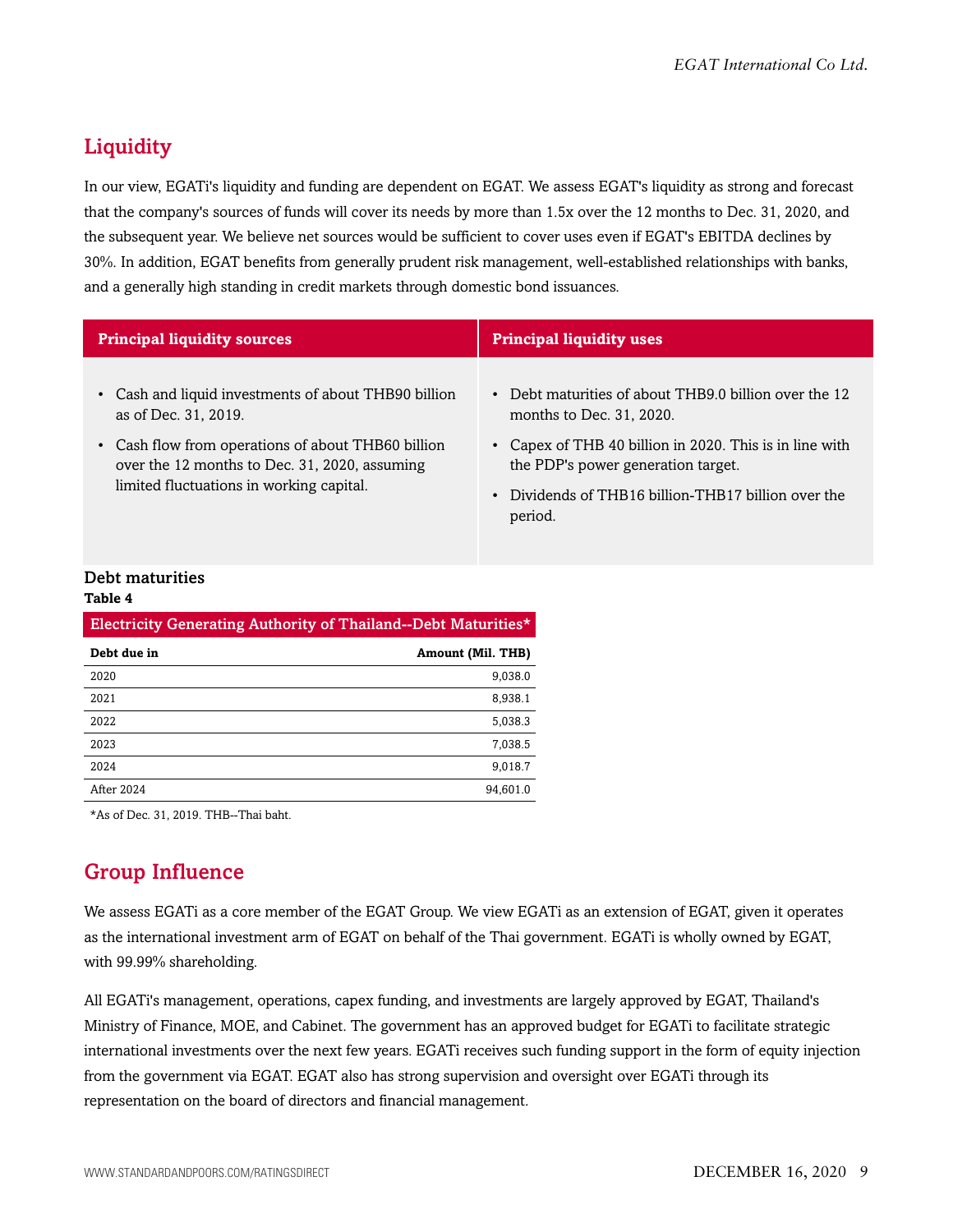## <span id="page-9-0"></span>Government Influence

We believe EGATi has an extremely high likelihood of receiving timely extraordinary support from the Thailand government via EGAT.

- EGAT has a very important role in Thailand's power sector. It implements the country's energy policies and plays an essential role in maintaining the electricity generation capacity and supply, ensuring the security and stability of power in Thailand. EGAT is the largest power producer in the country with about 35% of the country's total installed capacity. It is also the sole purchaser of electricity from other generators and transmission service provider in Thailand. EGAT has a policy to maintain at least 50% of total generating capacity in Thailand, both directly and indirectly via equity stakes in subsidiaries.
- EGAT is integral to the Thai government, being a wholly owned government entity with active government involvement via the MOE in terms of supervision, strategy, operations, funding and financial management. Under the Electricity Generating Authority of Thailand Act, the government is obligated to cover deficiencies in EGAT's cash flows, including debt repayments and interest expenses. The Thai government's obligation to prevent a financial crisis reinforces our expectation of continued majority ownership by the government.

## <span id="page-9-1"></span>Related Criteria

- General Criteria: Group Rating Methodology, July 1, 2019
- Criteria | Corporates | General: Corporate Methodology: Ratios And Adjustments, April 1, 2019
- General Criteria: Rating Government-Related Entities: Methodology And Assumptions, March 25, 2015
- Criteria | Corporates | General: Methodology And Assumptions: Liquidity Descriptors For Global Corporate Issuers, Dec. 16, 2014
- Criteria | Corporates | General: Corporate Methodology, Nov. 19, 2013
- General Criteria: Country Risk Assessment Methodology And Assumptions, Nov. 19, 2013
- Criteria | Corporates | Utilities: Key Credit Factors For The Regulated Utilities Industry, Nov. 19, 2013
- General Criteria: Methodology: Industry Risk, Nov. 19, 2013
- General Criteria: Methodology: Management And Governance Credit Factors For Corporate Entities, Nov. 13, 2012
- General Criteria: Stand-Alone Credit Profiles: One Component Of A Rating, Oct. 1, 2010
- General Criteria: Use Of CreditWatch And Outlooks, Sept. 14, 2009

| Ratings Detail (As Of December 16, 2020)* |                  |
|-------------------------------------------|------------------|
| <b>EGAT International Co Ltd.</b>         |                  |
| Issuer Credit Rating                      | BBB+/Stable/--   |
| <b>Issuer Credit Ratings History</b>      |                  |
| 15-Apr-2020                               | BBB+/Stable/--   |
| 11-Dec-2019                               | BBB+/Positive/-- |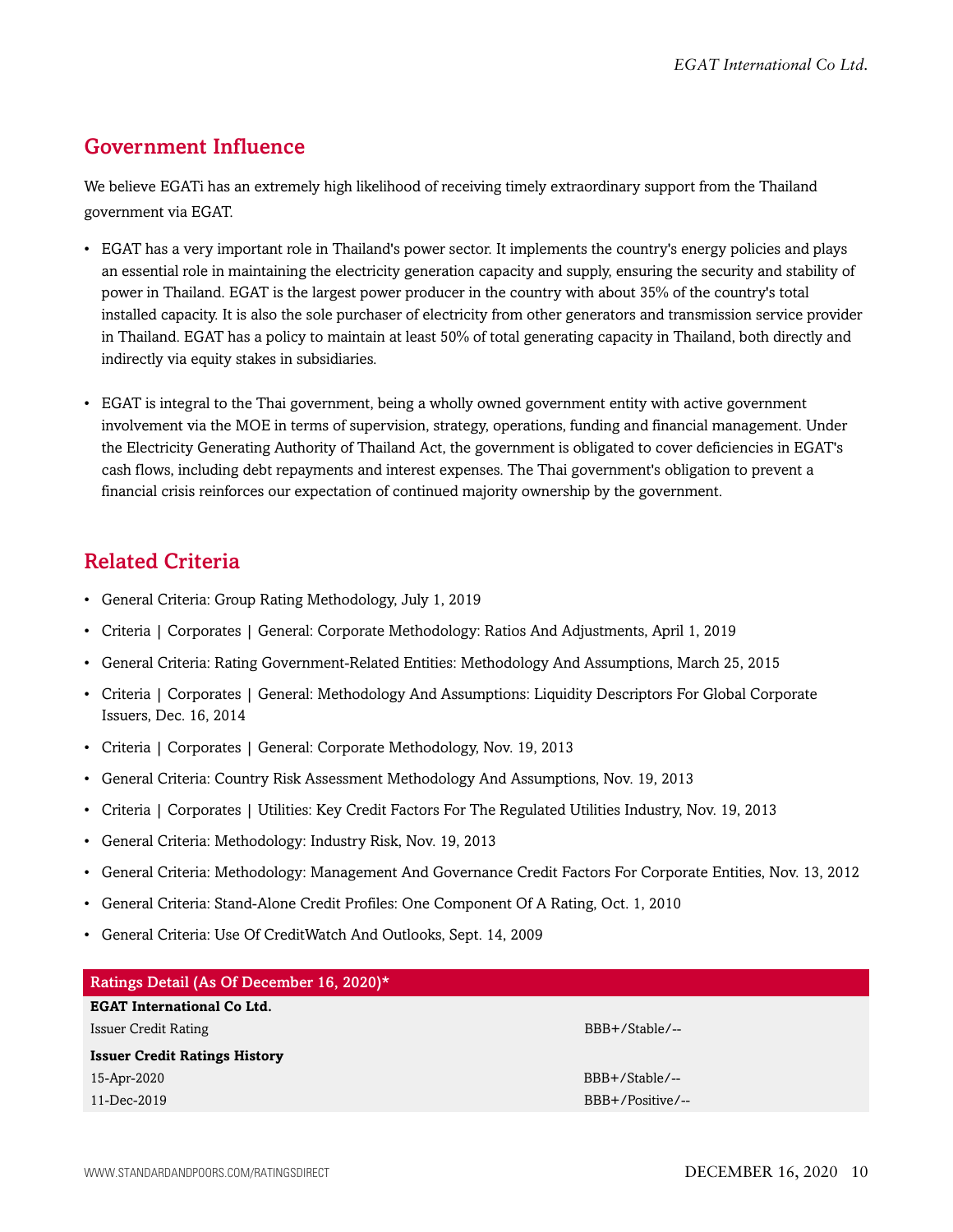| Ratings Detail (As Of December 16, 2020)*(cont.) |                  |
|--------------------------------------------------|------------------|
| 20-Dec-2018                                      | BBB+/Stable/--   |
| <b>Related Entities</b>                          |                  |
| Ratch Group Public Co. Ltd.                      |                  |
| <b>Issuer Credit Rating</b>                      | BBB+/Negative/-- |
| Senior Unsecured                                 | BBB+             |
| RH International (Singapore) Corp. Pte. Ltd.     |                  |
| Senior Unsecured                                 | BBB+             |
|                                                  |                  |

\*Unless otherwise noted, all ratings in this report are global scale ratings. S&P Global Ratings' credit ratings on the global scale are comparable across countries. S&P Global Ratings' credit ratings on a national scale are relative to obligors or obligations within that specific country. Issue and debt ratings could include debt guaranteed by another entity, and rated debt that an entity guarantees.